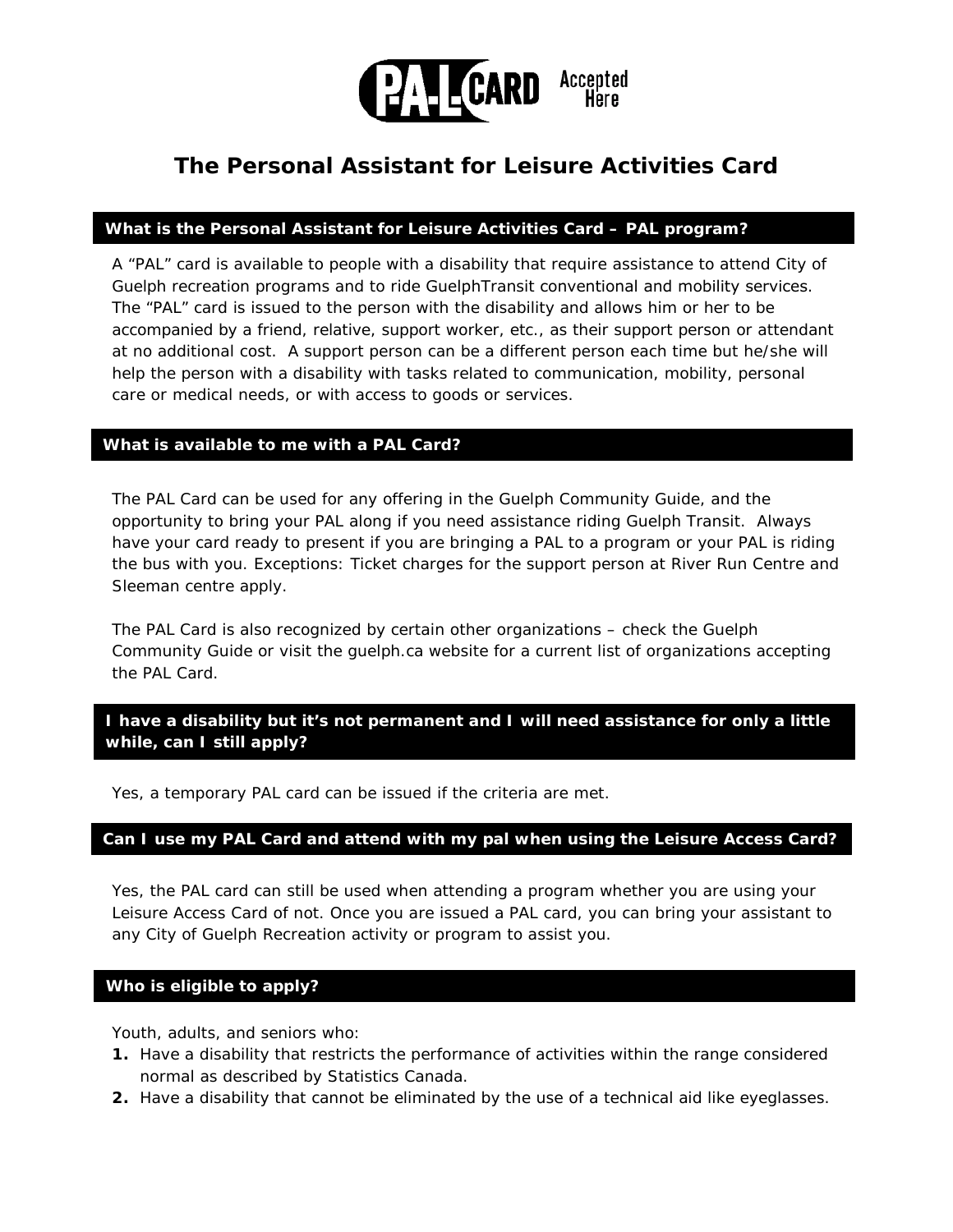

## **How do I apply?**

- **1.** Complete the application in full or have someone complete it for you. Ensure that the application has been signed by the applicant or a parent, caregiver or guardian.
- **2.** Be sure to include the names and phone numbers of two people for references. Both references will be called and will be asked the following three questions only.
	- **A.** Does "Jane Doe's disability restrict her from performing activities within the range considered normal?
	- **B.** Is her disability eliminated by the use of a technical aid like eyeglasses?
	- **C.** Is Jane Doe's disability permanent or temporary?
- **3.** Submit your completed application in person, by mail or fax. The drop-off locations, mailing address and fax number are listed in the 'How Can We Help?' section on this information sheet.
- **4.** Once the application has been approved, a laminated card will be mailed to you. When you receive your card, sign your name on the white strip or have a parent, guardian or caregiver sign.

#### **How can we help?**

Please contact us in person, by phone or visit the City of Guelph website if you would like to:

- **1.** Pick/up request an application;
- **2.** Get assistance with completing your application;
- **3.** Ask questions about the program;
- **4.** Request this document in an alternate format as per the Accessibility for Ontarians with disabilities Act;
- **5.** Arrange an alternative method for submitting your application not listed in the "How Do I Apply?" section on this information sheet.

#### **In Person:**

- City Hall, 1 Carden Street
- Evergreen Seniors Community Centre, 683 Woolwich Street
- Victoria Road Recreation Centre, 151 Victoria Road North
- West End Community Centre, 21 Imperial Road South

|      | <b>Phone: 519-737-5618</b> | <b>Mail:</b> PAL – Community Investment |
|------|----------------------------|-----------------------------------------|
| Fax: | 519-763-9240               | City of Guelph                          |
| TTY: | 519-826-9771               | 1 Carden Street                         |
|      |                            | Guelph, ON N1H 3A1                      |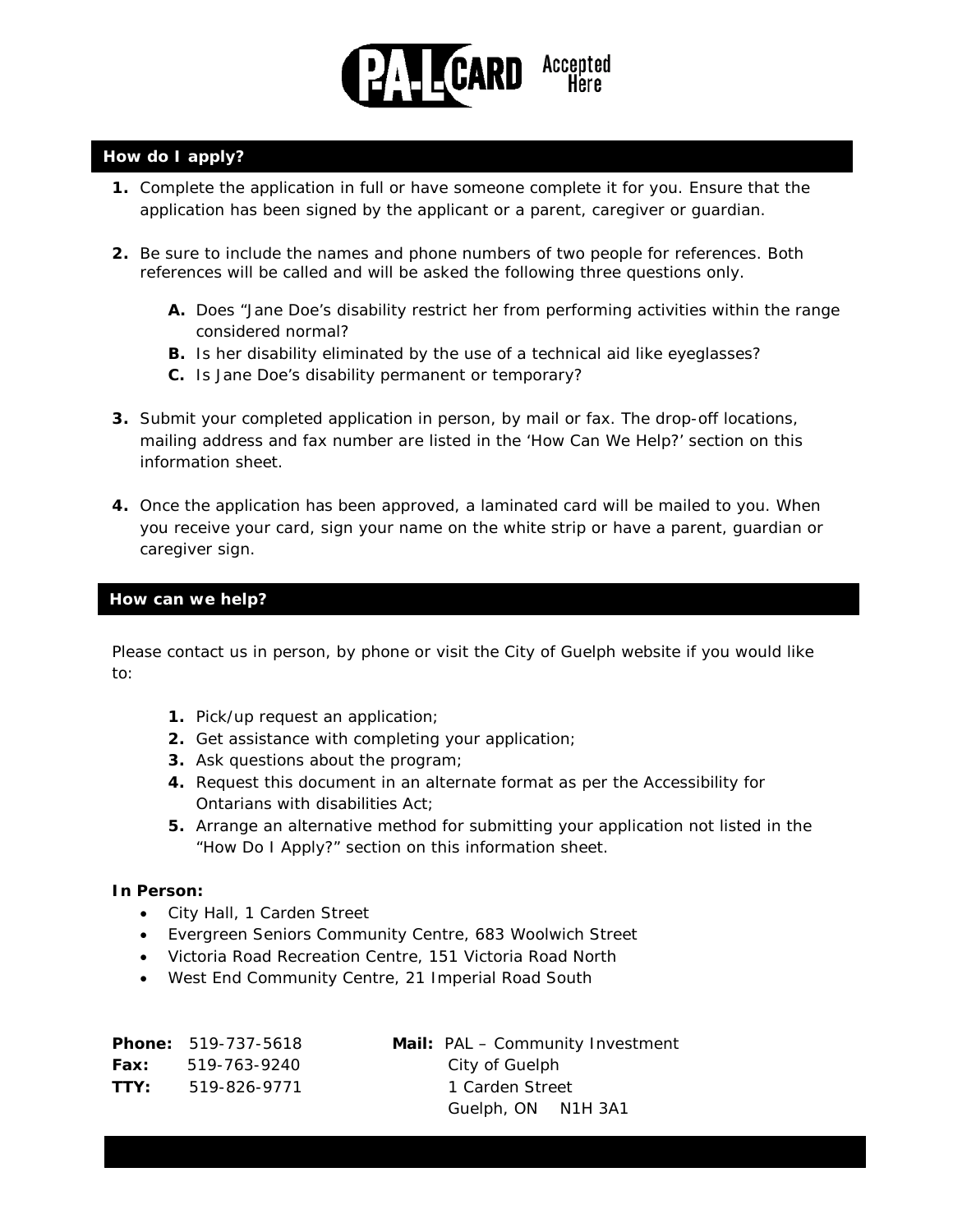

# **Personal Assistant for Leisure Activities Card**

| 1. Applicant                         |                   |  |  |  |  |
|--------------------------------------|-------------------|--|--|--|--|
| Last Name                            | <b>First Name</b> |  |  |  |  |
| Date of Birth<br>(day/month/year)    | Phone Number      |  |  |  |  |
| Address                              | Apartment Number  |  |  |  |  |
| City                                 | Postal Code       |  |  |  |  |
| Name of Parent/Guardian/Next of Kin: |                   |  |  |  |  |

# **2. Program Eligibility**

To determine eligibility requirements, please answer the following questions:

| Is the disability:<br>1.                                |                                                                                  |  |  |  |
|---------------------------------------------------------|----------------------------------------------------------------------------------|--|--|--|
| Permanent                                               | Temporary                                                                        |  |  |  |
| Has the disability lasted longer than six months?<br>2. |                                                                                  |  |  |  |
| Yes                                                     | No                                                                               |  |  |  |
|                                                         | 3. Is the disability eliminated by the use of a technical aid (e.g. eyeglasses?) |  |  |  |
| Yes                                                     | No                                                                               |  |  |  |
| 3. References                                           |                                                                                  |  |  |  |

At present, the City of Guelph does not require a medical certificate for PAL Card eligibility. However, it is necessary to have verification that the applicant has a disability. Therefore, references are required. The references must be people who know that the applicant meets the criteria (e.g., occupational therapist, physiotherapist, case worker, teacher, etc.).

| Name       |              |
|------------|--------------|
| Occupation | Phone Number |
|            |              |
| Name       |              |
| Occupation | Phone Number |